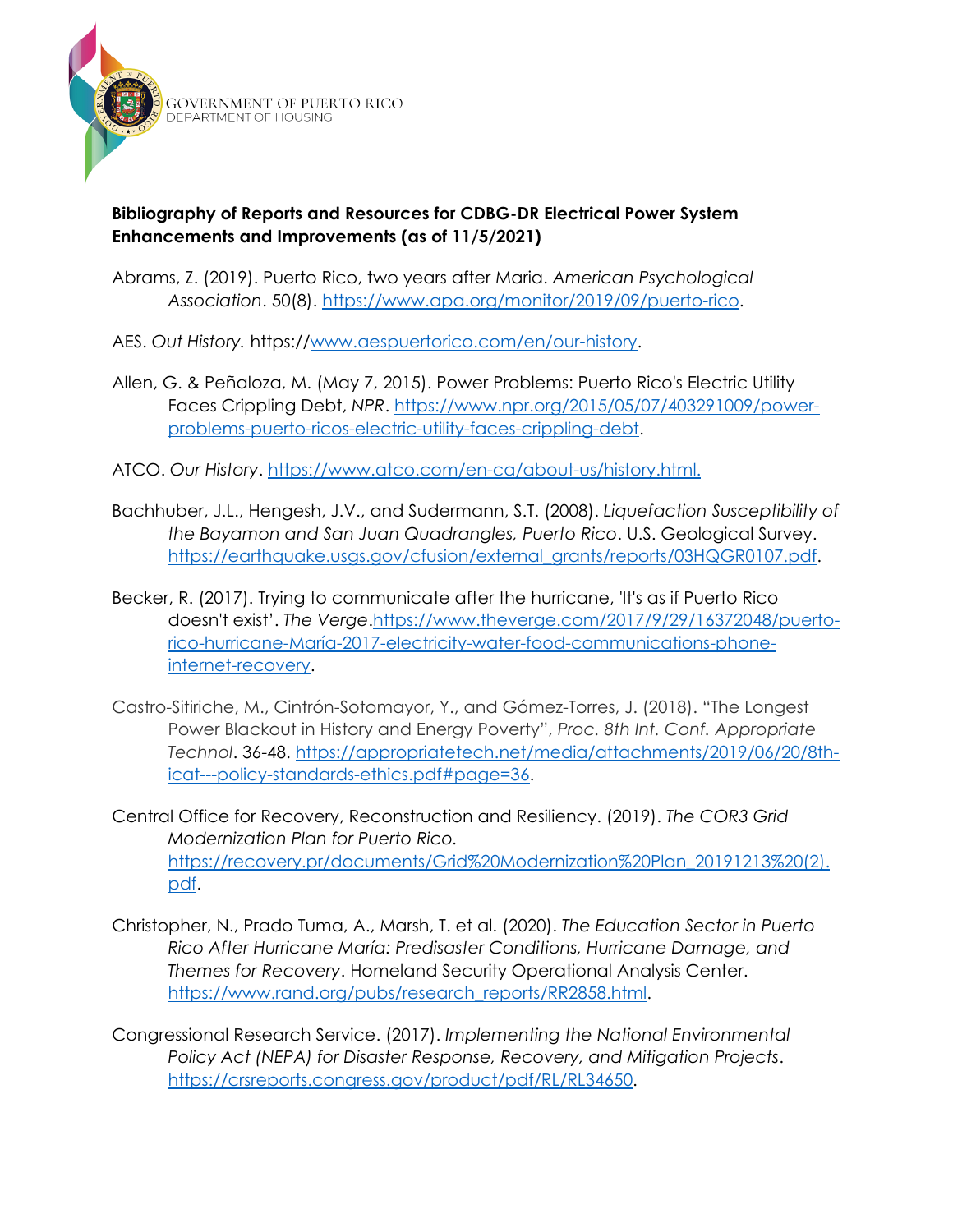- Congressional Research Service. (2020). *COVID-19: Potential Impacts on the Electric Power Sector*. Insight. [https://crsreports.congress.gov/product/pdf/IN/IN11300.](https://crsreports.congress.gov/product/pdf/IN/IN11300)
- Congressional Research Service. (2021). *The Disaster Recovery Reform Act of 2018 (DRRA): Implementation Updates for Select Provisions*. [https://crsreports.congress.gov/product/pdf/R/R46776/3.](https://crsreports.congress.gov/product/pdf/R/R46776/3)
- Coto, D. (2021, October 3). Puerto Ricans fume as outages threaten health, work, school. *ABC News*, [https://abcnews.go.com/International/wireStory/puerto](https://abcnews.go.com/International/wireStory/puerto-ricans-fume-outages-threaten-health-work-school-80378832)[ricans-fume-outages-threaten-health-work-school-80378832.](https://abcnews.go.com/International/wireStory/puerto-ricans-fume-outages-threaten-health-work-school-80378832)
- Department of Economic Development and Commerce. (n.d.). *Public Energy Policy Program*. [https://www.ddec.pr.gov/en/public-energy-policy-program/.](https://www.ddec.pr.gov/en/public-energy-policy-program/)
- Department of Homeland Security and Federal Emergency Management Agency. (2020). Damage Assessment, PRJ Report 136271.
- Environmental Quality Board. (2018). *Application And Workplan Amendment To Fiscal Year 2017 Fiscal Year 2018 State Clean Diesel Grant Program*. [https://www.drna.pr.gov/wp-content/uploads/2019/07/DERA-FY17-18-Work-](https://www.drna.pr.gov/wp-content/uploads/2019/07/DERA-FY17-18-Work-Plan.pdf)[Plan.pdf.](https://www.drna.pr.gov/wp-content/uploads/2019/07/DERA-FY17-18-Work-Plan.pdf)
- Executive Order 14008. (2021). "Tackling the Climate Crisis at Home and Abroad". [https://www.whitehouse.gov/briefing-room/presidential](https://www.whitehouse.gov/briefing-room/presidential-actions/2021/01/27/executive-order-on-tackling-the-climate-crisis-at-home-and-abroad/)[actions/2021/01/27/executive-order-on-tackling-the-climate-crisis-at-home-and](https://www.whitehouse.gov/briefing-room/presidential-actions/2021/01/27/executive-order-on-tackling-the-climate-crisis-at-home-and-abroad/)[abroad/.](https://www.whitehouse.gov/briefing-room/presidential-actions/2021/01/27/executive-order-on-tackling-the-climate-crisis-at-home-and-abroad/)
- Federal Emergency Management Agency. (2019). *Mitigate Disaster Damage with FEMA Public Assistance*. [https://www.fema.gov/sites/default/files/2020-06/fema-pa406](https://www.fema.gov/sites/default/files/2020-06/fema-pa406-mitigation-brochure.pdf) [mitigation-brochure.pdf.](https://www.fema.gov/sites/default/files/2020-06/fema-pa406-mitigation-brochure.pdf)
- Federal Emergency Management Agency. (2020, October 13). FEMA obligates over \$238 Million to PREPA for Earthquake Damage. [https://www.fema.gov/press](https://www.fema.gov/press-release/20201013/fema-obligates-over-238-million-prepa-earthquake-damage)[release/20201013/fema-obligates-over-238-million-prepa-earthquake-damage.](https://www.fema.gov/press-release/20201013/fema-obligates-over-238-million-prepa-earthquake-damage)
- Government of Puerto Rico. (2019). *The Grid Modernization Plan for Puerto Rico: Transforming and Upgrading the Energy Sector*. [https://recovery.pr/documents/Grid%20Modernization%20for%20Puerto%20Rico-](https://recovery.pr/documents/Grid%20Modernization%20for%20Puerto%20Rico-English1.pdf)[English1.pdf.](https://recovery.pr/documents/Grid%20Modernization%20for%20Puerto%20Rico-English1.pdf)
- Puerto Rico Fiscal Agency and Financial Advisory Authority. (2019, May 11). *El gobierno busca operador para hidroeléctricas.* [https://aafaf.pr.gov/press-room-articles/el](https://aafaf.pr.gov/press-room-articles/el-gobierno-busca-operador-para-hidroelectricas/)[gobierno-busca-operador-para-hidroelectricas/.](https://aafaf.pr.gov/press-room-articles/el-gobierno-busca-operador-para-hidroelectricas/)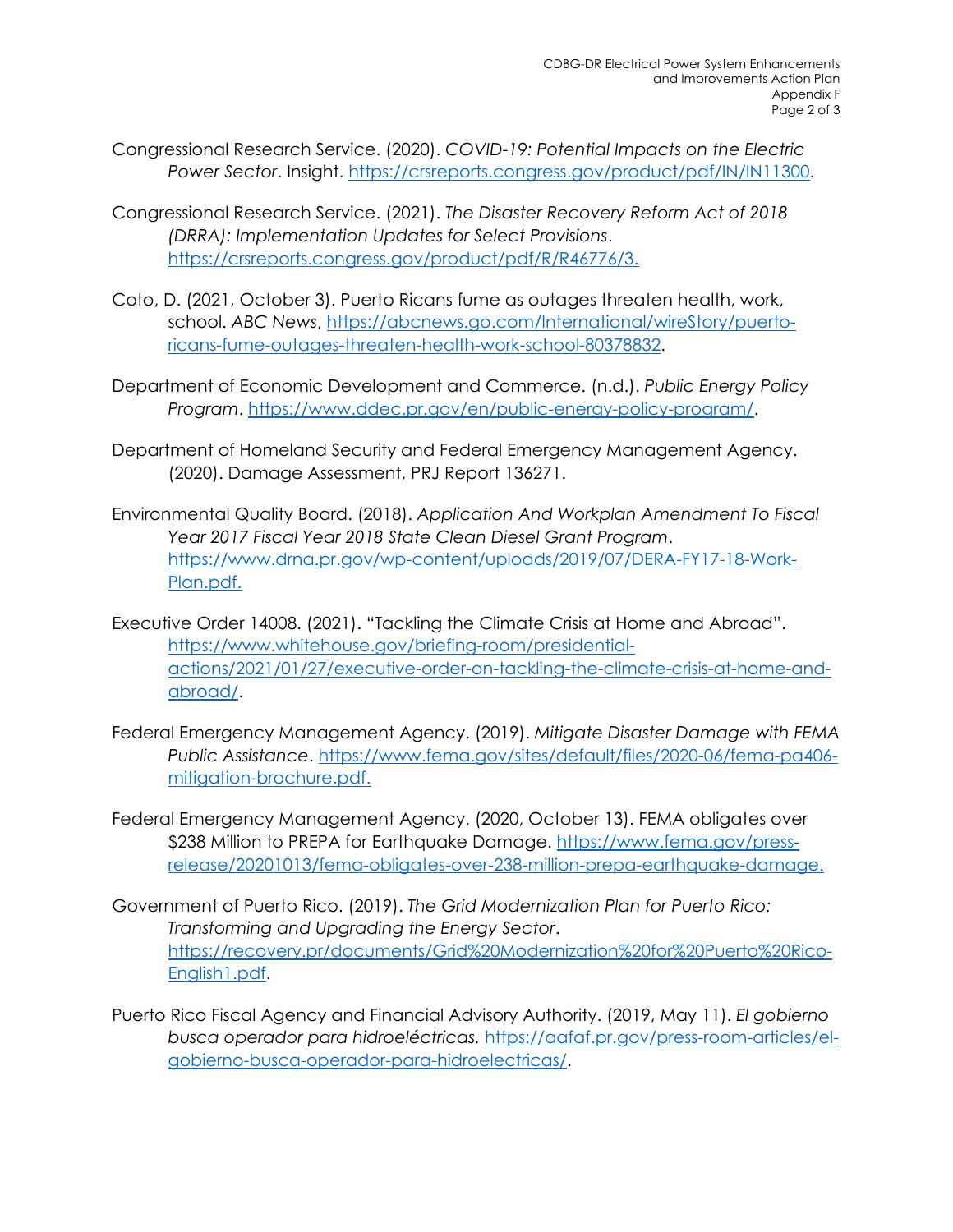- *In Re: Performance Targets for LUMA Energy Servco, LLC*, NEPR-AP-2020-0025. [https://energia.pr.gov/expedientes/?docket=nepr-ap-2020-0025.](https://energia.pr.gov/expedientes/?docket=nepr-ap-2020-0025)
- *In Re: The Performance of The Puerto Rico Energy Public Authority*. (2021). Resolution and Order. NEPR-MI-2019-0007 (P.R.). [https://energia.pr.gov/wp](https://energia.pr.gov/wp-content/uploads/sites/7/2021/05/Resolution-and-Order-NEPR-MI-2019-0007.pdf)[content/uploads/sites/7/2021/05/Resolution-and-Order-NEPR-MI-2019-0007.pdf.](https://energia.pr.gov/wp-content/uploads/sites/7/2021/05/Resolution-and-Order-NEPR-MI-2019-0007.pdf)
- Instituto Nacional de Energía y Sostenibilidad Isleña*. (2018). Estado de Situación Energética de Puerto Rico, Informe Anual 2017.*  [https://static1.squarespace.com/static/5b6c67d071069910870c6820/t/5cbd046b](https://static1.squarespace.com/static/5b6c67d071069910870c6820/t/5cbd046be5e5f0648a778456/1555891502310/%282018%29+Oeppe%2C+Estado+de+situacio%CC%81n+energe%CC%81tica+de+Puerto+Rico+%282017%29.pdf) [e5e5f0648a778456/1555891502310/%282018%29+Oeppe%2C+Estado+de+situaci](https://static1.squarespace.com/static/5b6c67d071069910870c6820/t/5cbd046be5e5f0648a778456/1555891502310/%282018%29+Oeppe%2C+Estado+de+situacio%CC%81n+energe%CC%81tica+de+Puerto+Rico+%282017%29.pdf) [o%CC%81n+energe%CC%81tica+de+Puerto+Rico+%282017%29.pdf.](https://static1.squarespace.com/static/5b6c67d071069910870c6820/t/5cbd046be5e5f0648a778456/1555891502310/%282018%29+Oeppe%2C+Estado+de+situacio%CC%81n+energe%CC%81tica+de+Puerto+Rico+%282017%29.pdf)
- Ipek, Pamukcu, Szczyrba and Zhang. (2020). *Analyzing and Contextualizing Social Vulnerability to Natural Disasters in Puerto Rico*. [http://idl.iscram.org/files/deryaipekeroglu/2020/2238\\_DeryaIpekEroglu\\_etal2020.](http://idl.iscram.org/files/deryaipekeroglu/2020/2238_DeryaIpekEroglu_etal2020.pdf) [pdf.](http://idl.iscram.org/files/deryaipekeroglu/2020/2238_DeryaIpekEroglu_etal2020.pdf)
- Jeffers, R.F. *et al.* (2018). Analysis of Microgrid Locations Benefitting Community Resilience for Puerto Rico. United States. [https://www.osti.gov/servlets/purl/1481633.](https://www.osti.gov/servlets/purl/1481633)
- Kwasinski, A., Andrade, F., Castro-Sitiriche, M. J., and O'Neill-Carrillo, E. (2019). *Hurricane María Effects on Puerto Rico Electric Power Infrastructure*. *IEEE Power and Energy Technology Systems Journal*, 6(1), 85-94. [https://ieeexplore.ieee.org/stamp/stamp.jsp?tp=&arnumber=8644031.](https://ieeexplore.ieee.org/stamp/stamp.jsp?tp=&arnumber=8644031)
- Martínez-Rivera, C. (2020). Health and Resiliency of Physical Education Teachers in Puerto Rico Post-Hurricane María. [Doctoral dissertation, Ohio University] [https://etd.ohiolink.edu/apexprod/rws\\_etd/send\\_file/send?accession=osu158697](https://etd.ohiolink.edu/apexprod/rws_etd/send_file/send?accession=osu1586970846251129&disposition=inline) [0846251129&disposition=inline.](https://etd.ohiolink.edu/apexprod/rws_etd/send_file/send?accession=osu1586970846251129&disposition=inline)
- Mercado-Irizarry, A. (2017). *Sea Level Rise Around Puerto Rico: A Projection*. University of Puerto Rico, Mayagüez Campus. [http://coastalhazards.uprm.edu/downloads/Other\\_reports/SEA%20LEVEL%20RISE](http://coastalhazards.uprm.edu/downloads/Other_reports/SEA%20LEVEL%20RISE%20AROUND%20PUERTO%20RICO-A%20PROJECTION_v9.pdf) [%20AROUND%20PUERTO%20RICO-A%20PROJECTION\\_v9.pdf.](http://coastalhazards.uprm.edu/downloads/Other_reports/SEA%20LEVEL%20RISE%20AROUND%20PUERTO%20RICO-A%20PROJECTION_v9.pdf)
- Monroe, M. (2019, September 21). Looking Back at Historic Hurricane María. *Weather Nation*. [https://www.weathernationtv.com/news/looking-back-at-historic](https://www.weathernationtv.com/news/looking-back-at-historic-hurricane-maria)[hurricane-maria.](https://www.weathernationtv.com/news/looking-back-at-historic-hurricane-maria)
- Mufson, S. (2015, July 25). Is it lights out for Puerto Rico? *The Washington Post.* [https://www.washingtonpost.com/business/economy/is-it-lights-out-for-puerto](https://www.washingtonpost.com/business/economy/is-it-lights-out-for-puerto-rico/2015/07/24/61c6e51c-29a7-11e5-a250-42bd812efc09_story.html)[rico/2015/07/24/61c6e51c-29a7-11e5-a250-42bd812efc09\\_story.html.](https://www.washingtonpost.com/business/economy/is-it-lights-out-for-puerto-rico/2015/07/24/61c6e51c-29a7-11e5-a250-42bd812efc09_story.html)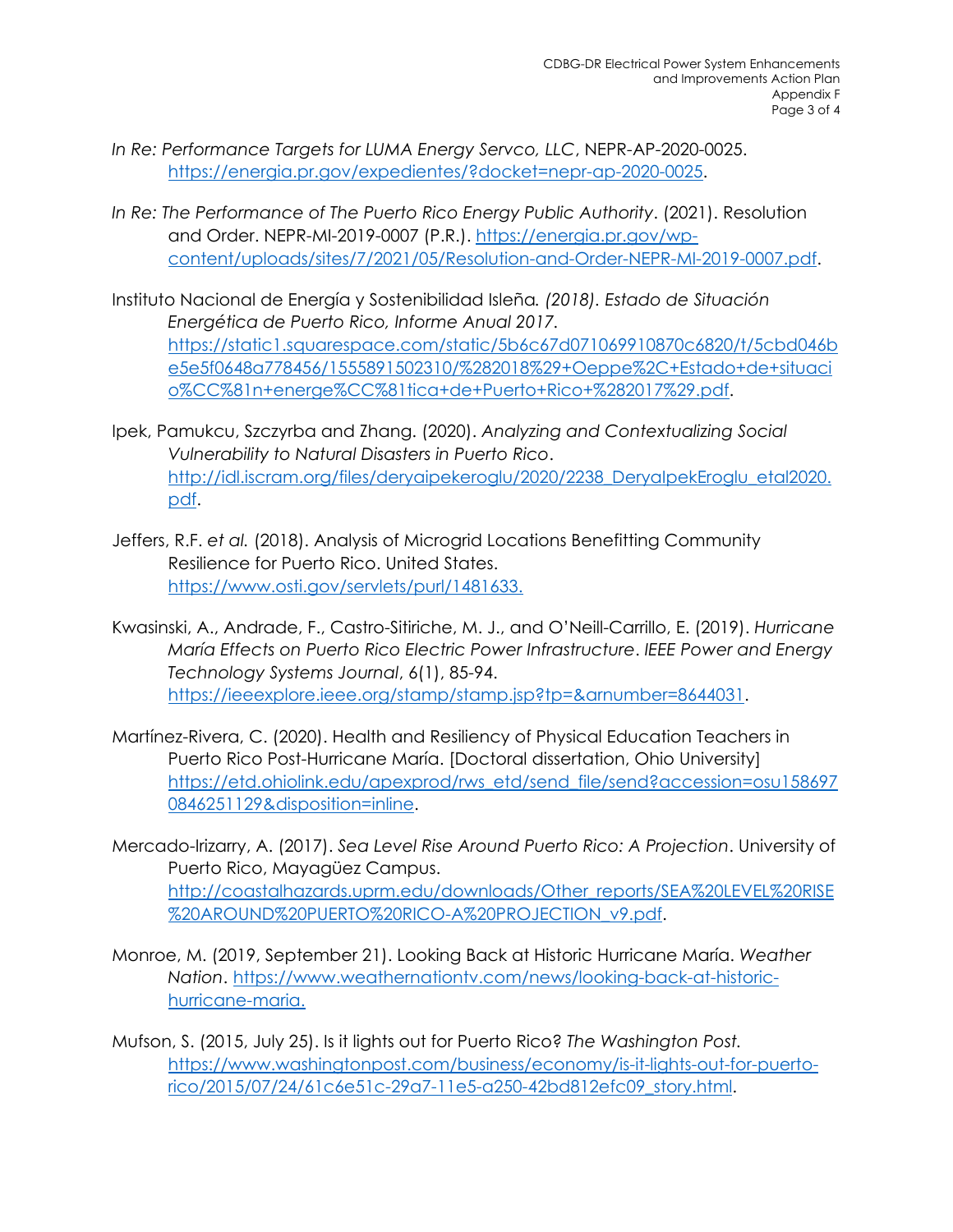- National Renewable Energy Laboratory. (2011). *Feasibility Study of Solar Photovoltaics on Landfills in Puerto Rico*. [https://www.nrel.gov/docs/fy11osti/52181.pdf.](https://www.nrel.gov/docs/fy11osti/52181.pdf)
- National Renewable Energy Laboratory. (n.d.). *Transportation & Mobiility Research.* [https://www.nrel.gov/transportation/project-ev-grid-integration.html.](https://www.nrel.gov/transportation/project-ev-grid-integration.html)
- North American Electric Reliability Corporation. (2007). *Toward Ensuring Reliability: Reliability Performance Metrics*. [https://www.nerc.com/docs/pc/rmwg/Reliability\\_Metrics\\_white\\_paper.pdf.](https://www.nerc.com/docs/pc/rmwg/Reliability_Metrics_white_paper.pdf)
- Pasch, R.J., Penny. A.B., and Berg, R. (2019). *Hurricane Maria* (AL152017). National Oceanic and Atmosphere Administration (NOAA). [https://www.nhc.noaa.gov/data/tcr/AL152017\\_María.pdf.](https://www.nhc.noaa.gov/data/tcr/AL152017_Maria.pdf)
- Pattern Energy. *Santa Isabel Wind*. [https://www.patternenergy.com/learn/portfolio/santa-isabel-wind.](https://www.patternenergy.com/learn/portfolio/santa-isabel-wind)

Pederson, J. P. (2002). *International Directory of Company Histories* (47). St. James Press.

- Puerto Rico Electric Power Authority. (2017). *Puerto Rico Electric Power Authority Fiscal Plan*. [https://drive.google.com/file/d/13lij1bNoa7lRUANLtuHS67scYa7cj4ZN/view.](https://drive.google.com/file/d/13lij1bNoa7lRUANLtuHS67scYa7cj4ZN/view)
- Puerto Rico Electric Power Authority. (2021). PREPA 10-Year Infrastructure Plan*.* [https://aeepr.com/es-pr/Documents/20201207\\_PREPA%2010-](https://aeepr.com/es-pr/Documents/20201207_PREPA%2010-Year%20Infrastructure%20Plan_vF.pdf) [Year%20Infrastructure%20Plan\\_vF.pdf.](https://aeepr.com/es-pr/Documents/20201207_PREPA%2010-Year%20Infrastructure%20Plan_vF.pdf)
- Puerto Rico Electric Power Authority. *2020 Fiscal Plan for the Puerto Rico Electric Power Authority, as certified by the Financial Oversight and Management Board for Puerto Rico on June 29, 2020*. [https://drive.google.com/file/d/1a-](https://drive.google.com/file/d/1a-AZ_JhQ5e6eQQlxy1Uwl4eovaQ4QoRR/view)[AZ\\_JhQ5e6eQQlxy1Uwl4eovaQ4QoRR/view.](https://drive.google.com/file/d/1a-AZ_JhQ5e6eQQlxy1Uwl4eovaQ4QoRR/view)
- Puerto Rico Electric Power Authority. *2021 Fiscal Plan for the Puerto Rico Electric Power Authority, as certified by the Financial Oversight and Management Board for Puerto Rico on May 27, 2021*. [https://drive.google.com/file/d/1dXFJldZpOIsAObMZDBd7T2P3j2xMPaal/view.](https://drive.google.com/file/d/1dXFJldZpOIsAObMZDBd7T2P3j2xMPaal/view)
- Puerto Rico Electric Power Authority. *Investors and Financial Community Portal*. [https://aeepr.com/en-us/qui%C3%A9nes-somos/portal-inversionistas.](https://aeepr.com/en-us/qui%C3%A9nes-somos/portal-inversionistas)
- Puerto Rico Electric Power Authority. *Pinceladas de Nuestra Historia*. [https://aeepr.com/es-pr/QuienesSomos/Paginas/Historia.aspx.](https://aeepr.com/es-pr/QuienesSomos/Paginas/Historia.aspx)
- Puerto Rico Energy Bureau. (2021). *Presentation of PREPA's Performance Metrics*. [https://energia.pr.gov/wp-content/uploads/sites/7/2021/01/Technical-](https://energia.pr.gov/wp-content/uploads/sites/7/2021/01/Technical-Conference-Slides_1_19_2021_Final.pdf)Conference-Slides 1 19 2021 Final.pdf.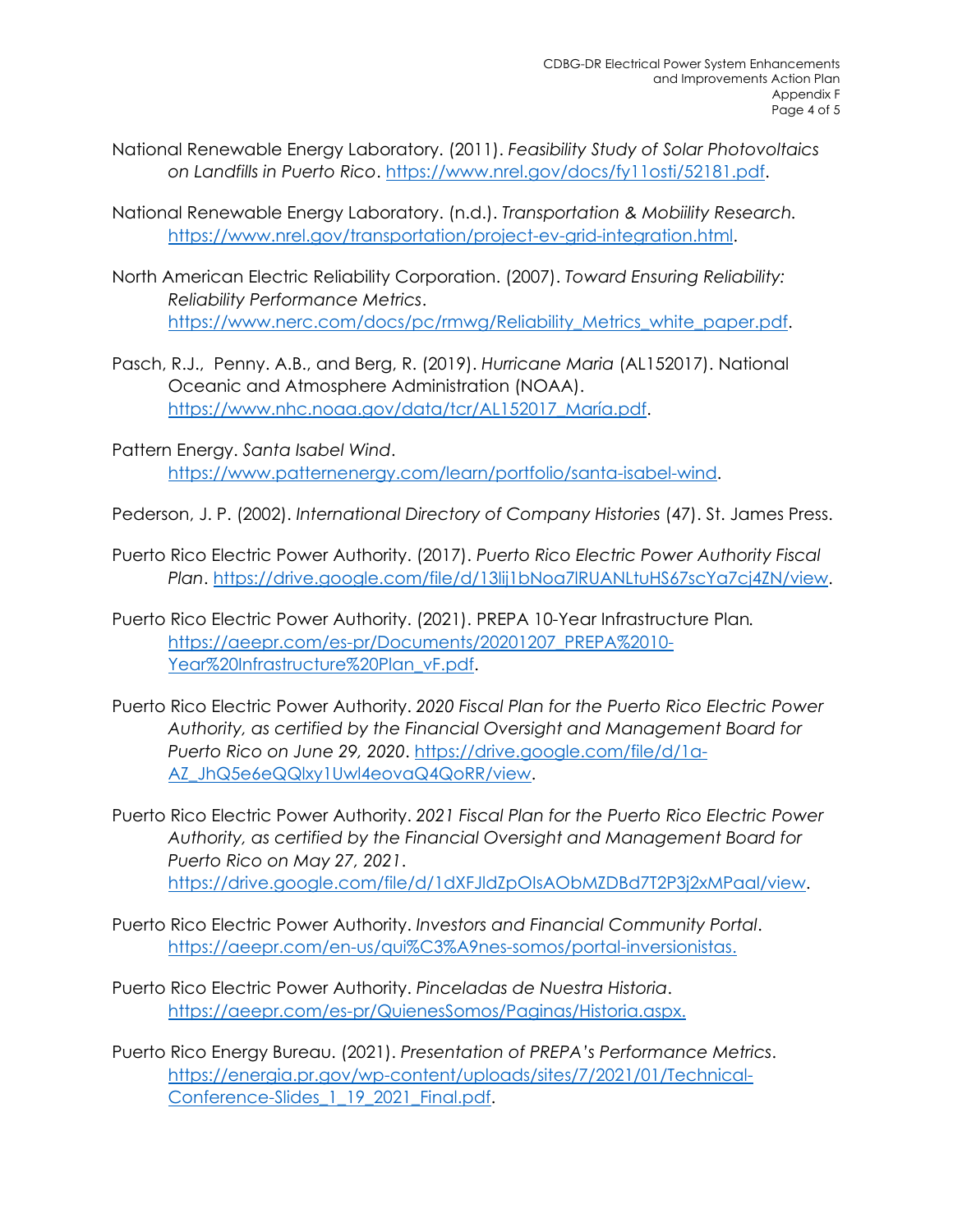Puerto Rico Energy Resiliency Working Group. (2017). *Build Back Better: Reimagining and Strengthening the Power Grid of Puerto Rico*. [https://www.governor.ny.gov/sites/default/files/atoms/files/PRERWG\\_Report\\_PR\\_](https://www.governor.ny.gov/sites/default/files/atoms/files/PRERWG_Report_PR_Grid_Resiliency_Report.pdf) [Grid\\_Resiliency\\_Report.pdf.](https://www.governor.ny.gov/sites/default/files/atoms/files/PRERWG_Report_PR_Grid_Resiliency_Report.pdf)

- Quanta Services (PWR). *Forbes.* [https://www.forbes.com/companies/quanta](https://www.forbes.com/companies/quanta-services/?sh=26ff7525108b)[services/?sh=26ff7525108b.](https://www.forbes.com/companies/quanta-services/?sh=26ff7525108b)
- R. Madurai Elavarasan, *et al*. (2020). *COVID-19: Impact analysis and recommendations for power sector operation.* Applied Energy. 279. [www.ncbi.nlm.nih.gov/pmc/articles/PMC7458120.](http://www.ncbi.nlm.nih.gov/pmc/articles/PMC7458120)
- Red Sísmica de Puerto Rico. (n.d.). *Información Sísmica*. [http://redsismica.uprm.edu/Spanish/informacion/terr1918.php.](http://redsismica.uprm.edu/Spanish/informacion/terr1918.php)
- Red Sísmica de Puerto Rico. (n.d.). *Programa de Tsunami de Puerto Rico*. [http://redsismica.uprm.edu/Spanish/tsunami/programatsunami/prc/.](http://redsismica.uprm.edu/Spanish/tsunami/programatsunami/prc/)
- Santiago, M. and Rodríguez-Martínez, J. (2001). *A digital liquefaction susceptibility map for the HAZUS earthquake loss estimation of the San Juan metropolitan area, Puerto Rico*. U.S. Geological Survey. [https://pubs.usgs.gov/of/2000/0275/report.pdf.](https://pubs.usgs.gov/of/2000/0275/report.pdf)
- Southern Alliance for Clean Energy. (2014). <https://www.patternenergy.com/learn/portfolio/santa-isabel-wind> and [https://www.cleanenergy.org/wp-content/uploads/Puerto-Rico-Elevated-](https://www.cleanenergy.org/wp-content/uploads/Puerto-Rico-Elevated-Opportunities-Wind-Technology-for-the-South.pdf)[Opportunities-Wind-Technology-for-the-South.pdf.](https://www.cleanenergy.org/wp-content/uploads/Puerto-Rico-Elevated-Opportunities-Wind-Technology-for-the-South.pdf)
- U.S. Army Corps of Engineers. (2018). *Puerto Rico Grid Restoration.*  [https://www.energy.gov/sites/prod/files/2018/03/f49/Puerto%20Rico%20Grid%20R](https://www.energy.gov/sites/prod/files/2018/03/f49/Puerto%20Rico%20Grid%20Restoration%20COL%20J%20Lloyd.pdf) [estoration%20COL%20J%20Lloyd.pdf.](https://www.energy.gov/sites/prod/files/2018/03/f49/Puerto%20Rico%20Grid%20Restoration%20COL%20J%20Lloyd.pdf)
- U.S. Department of Energy. (2018). *Energy Resilience Solutions for the Puerto Rico Grid Final Report.* [https://www.osti.gov/servlets/purl/1463124.](https://www.osti.gov/servlets/purl/1463124)
- U.S. Department of Energy. (2018). *Smart Grid System Report: 2018 Report to Congress*. [https://www.energy.gov/sites/prod/files/2019/02/f59/Smart%20Grid%20System%2](https://www.energy.gov/sites/prod/files/2019/02/f59/Smart%20Grid%20System%20Report%20November%202018_1.pdf) [0Report%20November%202018\\_1.pdf.](https://www.energy.gov/sites/prod/files/2019/02/f59/Smart%20Grid%20System%20Report%20November%202018_1.pdf)
- U.S. Energy Information Administration. (2017). *Transforming the Nation's Electricity: The Second Installment of QER*. [https://www.energy.gov/sites/prod/files/2017/02/f34/Chapter%20IV--](https://www.energy.gov/sites/prod/files/2017/02/f34/Chapter%20IV--Ensuring%20Electricity%20System%20Reliability%2C%20Security%2C%20and%20Resilience.pdf) [Ensuring%20Electricity%20System%20Reliability%2C%20Security%2C%20and%20Re](https://www.energy.gov/sites/prod/files/2017/02/f34/Chapter%20IV--Ensuring%20Electricity%20System%20Reliability%2C%20Security%2C%20and%20Resilience.pdf) [silience.pdf.](https://www.energy.gov/sites/prod/files/2017/02/f34/Chapter%20IV--Ensuring%20Electricity%20System%20Reliability%2C%20Security%2C%20and%20Resilience.pdf)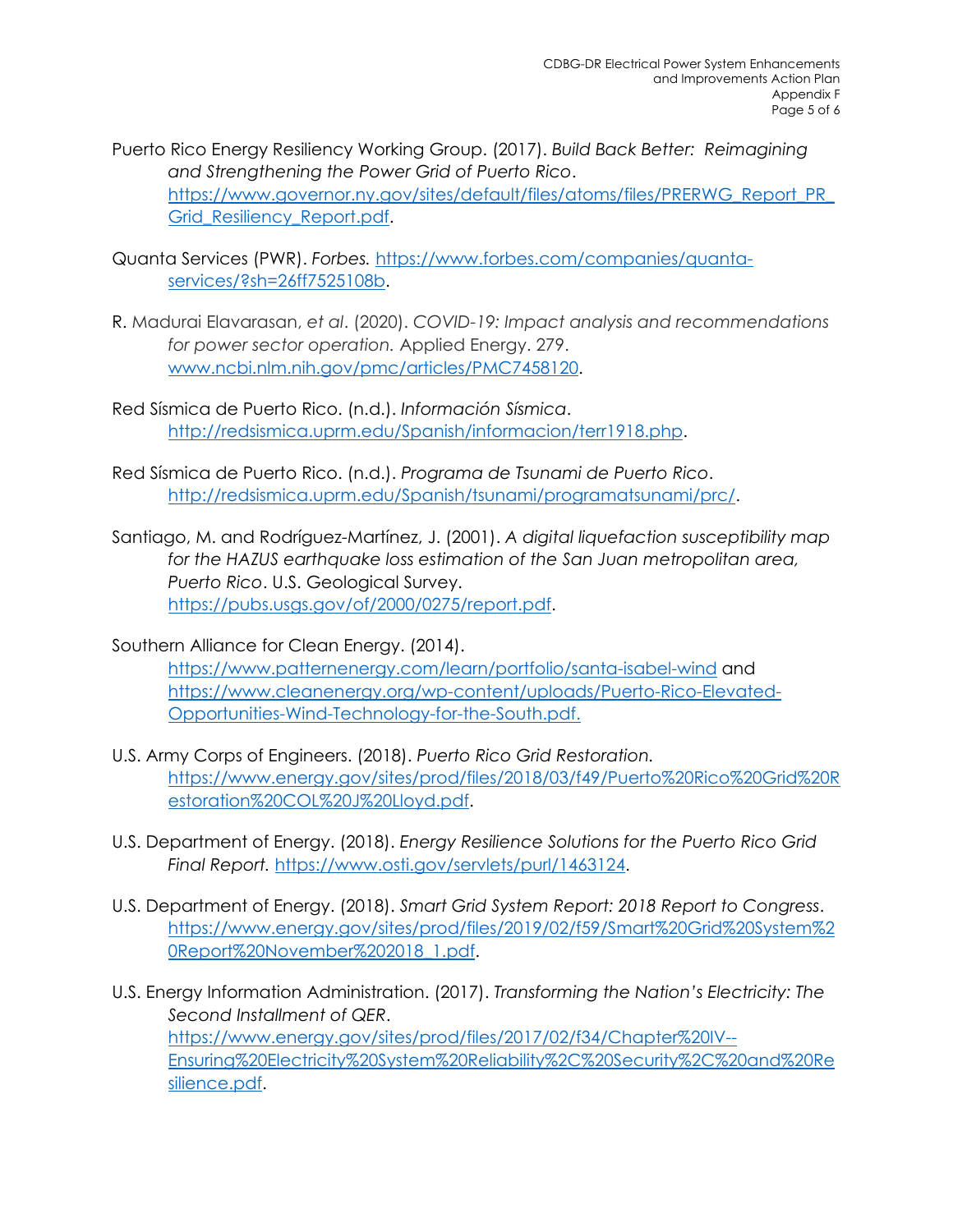- U.S. Energy Information Administration. (2021). *Frequently Asked Questions (FAQS), What is the efficiency of different types of power plants?* [https://www.eia.gov/tools/faqs/faq.php?id=107&t=3#:~:text=Heat%20rate%20is%](https://www.eia.gov/tools/faqs/faq.php?id=107&t=3#:%7E:text=Heat%20rate%20is%20one%20measure%20of%20the%20efficiency,plant%20to%20generate%20one%20kilowatthour%20%28kWh%29%20of%20electricity) [20one%20measure%20of%20the%20efficiency,plant%20to%20generate%20one%](https://www.eia.gov/tools/faqs/faq.php?id=107&t=3#:%7E:text=Heat%20rate%20is%20one%20measure%20of%20the%20efficiency,plant%20to%20generate%20one%20kilowatthour%20%28kWh%29%20of%20electricity) [20kilowatthour%20%28kWh%29%20of%20electricity.](https://www.eia.gov/tools/faqs/faq.php?id=107&t=3#:%7E:text=Heat%20rate%20is%20one%20measure%20of%20the%20efficiency,plant%20to%20generate%20one%20kilowatthour%20%28kWh%29%20of%20electricity)
- U.S. Energy Information Administration. (2021). *Puerto Rico Territory Energy Profile*. [https://www.eia.gov/state/print.php?sid=RQ.](https://www.eia.gov/state/print.php?sid=RQ)
- U.S. Energy Information Administration. (2021, October 29). Electric Power Annual. *Electric Power System Characteristics and Performance: Table 8.2. Average Tested Heat Rates by Prime Mover and Energy Source, 2010 – 2020*. [https://www.eia.gov/electricity/annual/html/epa\\_08\\_02.html.](https://www.eia.gov/electricity/annual/html/epa_08_02.html)
- U.S. Environmental Protection Agency. (2016). *What Climate Change Means for Puerto Rico*. [https://nepis.epa.gov/Exe/ZyPURL.cgi?Dockey=P100QVB4.txt.](https://nepis.epa.gov/Exe/ZyPURL.cgi?Dockey=P100QVB4.txt)
- U.S. Environmental Protection Agency. (2018). *EPA Announces Agreement with Community and Non-Profit Organizations Will Help Transform Communities in Puerto Rico*. [https://archive.epa.gov/epa/newsreleases/epa-announces](https://archive.epa.gov/epa/newsreleases/epa-announces-agreement-community-and-non-profit-organizations-will-help-transform-0.html)[agreement-community-and-non-profit-organizations-will-help-transform-0.html.](https://archive.epa.gov/epa/newsreleases/epa-announces-agreement-community-and-non-profit-organizations-will-help-transform-0.html)
- U.S. Environmental Protection Agency. (2021). *Inventory of U.S. Greenhouse Gas Emissions and Sinks: 1990-2019*. [https://www.epa.gov/ghgemissions/inventory-us](https://www.epa.gov/ghgemissions/inventory-us-greenhouse-gas-emissions-and-sinks-1990-2019)[greenhouse-gas-emissions-and-sinks-1990-2019](https://www.epa.gov/ghgemissions/inventory-us-greenhouse-gas-emissions-and-sinks-1990-2019) and [https://www.epa.gov/ghgemissions/sources-greenhouse-gas-emissions.](https://www.epa.gov/ghgemissions/sources-greenhouse-gas-emissions)
- U.S. Environmental Protection Agency. (2021). *On the Road to Recovery Puerto Rico Community Water Systems Lessons Learned and Success Stories*.
- U.S. Geological Survey. (n.d.). *What is liquefaction?* [www.usgs.gov/faqs/what](http://www.usgs.gov/faqs/what-liquefaction)[liquefaction.](http://www.usgs.gov/faqs/what-liquefaction)
- U.S. Government Accountability Office. (2019). *Puerto Rico Electricity Grid Recovery Report to Congressional Requesters*. [https://www.gao.gov/assets/gao-20-](https://www.gao.gov/assets/gao-20-143.pdf) [143.pdf.](https://www.gao.gov/assets/gao-20-143.pdf)
- U.S. National Oceanic and Atmospheric Administration. (n.d.). *Sea, Lake, and Overland Surges from Hurricanes (SLOSH).*  [https://www.nhc.noaa.gov/surge/slosh.php#INUNDATION.](https://www.nhc.noaa.gov/surge/slosh.php#INUNDATION)
- U.S. Office of Efficiency & Renewable Energy. *Renewable Energy: Distributed Generation Policies and Programs*. [https://www.energy.gov/eere/slsc/renewable-energy-distributed-generation](https://www.energy.gov/eere/slsc/renewable-energy-distributed-generation-policies-and-programs)[policies-and-programs.](https://www.energy.gov/eere/slsc/renewable-energy-distributed-generation-policies-and-programs)